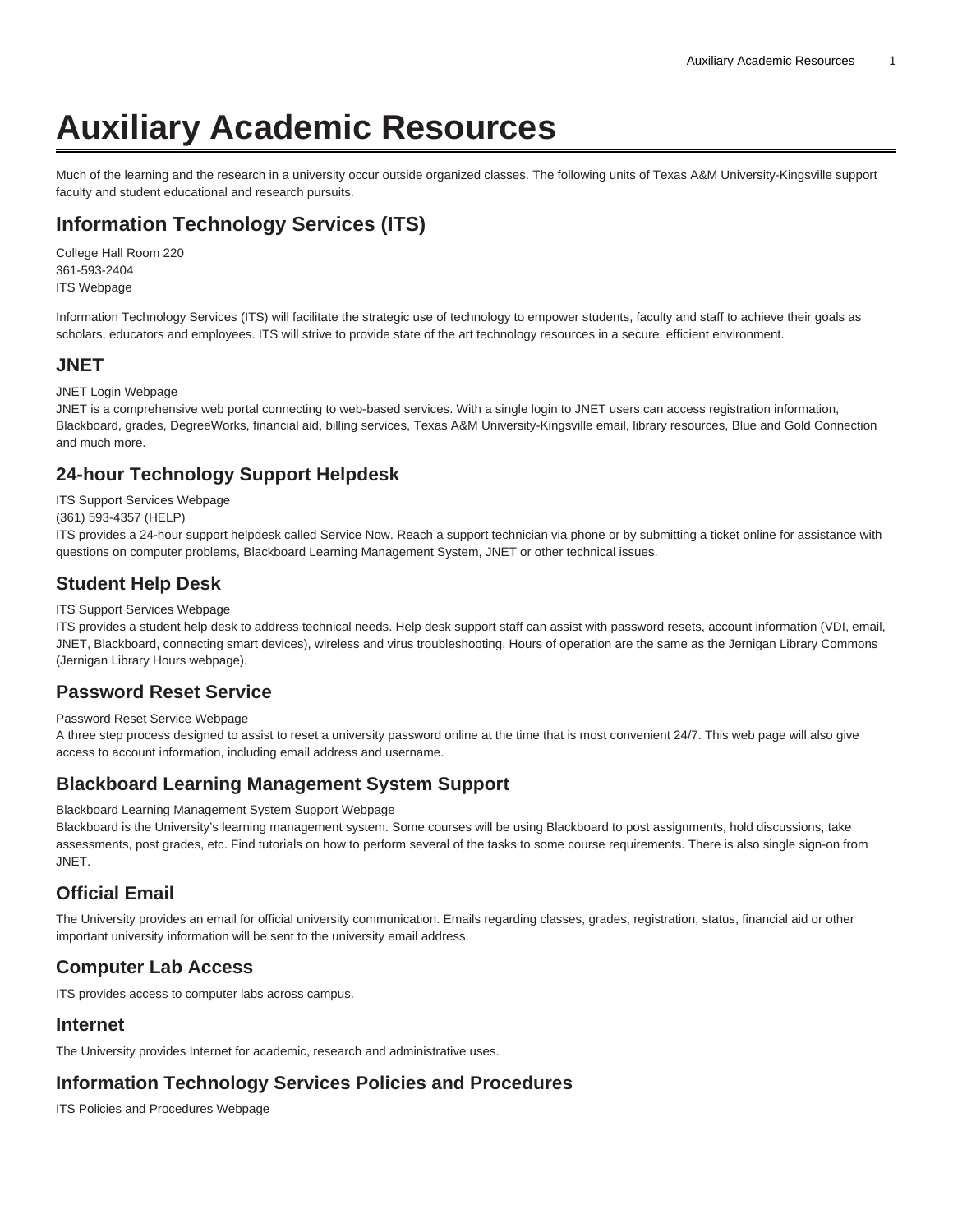ITS policies articulate the university's vision, strategy and principles as they relate to the use of information and information technology resources. ITS policies interpret applicable laws and regulations and ensure that the policies are consistent with legal and contractual requirements. Policies specify requirements and standards for the use of ITS resources across the university.

## **Office of Institutional Research and Assessment**

Miao Zhuang, Director College Hall Room 231 361-593-2244.

The Office of Institutional Research (OIR) and Assessment supports institutional planning, policy formulation and decision making through the development and dissemination of accurate and timely data, reports and analysis. The office is committed to providing support for evaluation and assessment activities throughout the university. The office is also responsible for ensuring the timely submission and accuracy of reports to external agencies including the Integrated Postsecondary Education Data System (IPEDS) with the National Center for Education Statistics, the Texas Higher Education Coordinating Board, Legislative Budget Board and The Texas A&M University System.

## **Office of International Studies and Programs**

Cousins Hall Room 109 361-593-3558 [Study Abroad Program](http://www.tamuk.edu/intpro/) website

The Office of International Studies and Programs (OISP) works toward the internationalization of all aspects of Texas A&M University-Kingsville (TAMUK) by involving students and faculty in international studies and research globally. OISP consists of the following interrelated areas:

- 1. Study Abroad Programs and International Internships;
- 2. Student and Faculty Exchange Programs;
- 3. Collaborative International Research;
- 4. International Exchange Education Fund (IEEF) Scholarship;
- 5. International Memorandums of Understanding/Agreements of Cooperation; and
- 6. Student Foreign Travel.

## **Study Abroad Programs and International Internships**

In fulfillment of the mission of TAMUK, OISP encourages undergraduate and graduate students to spend a summer, a semester or, ideally, an academic year outside the United States. Students can earn credit toward their degrees through international studies. Faculty, staff and community members are also encouraged to participate in these programs. Options, with or without credit, are available for students and non-students in any degree or nondegree program.

## **Exchange Programs**

TAMUK has many exchange agreements with international institutions. Students may earn credit toward their degree programs while faculty can obtain experience that positively impacts their professional careers. International students and faculty can also come to TAMUK through an exchange program and study or teach here on campus. TAMUK currently has exchange agreements with institutions in Latin America, Europe and Asia.

#### **Collaborative International Research**

OISP will work with faculty, departments and colleges on identifying, developing and securing international research opportunities world-wide. This includes assisting faculty with Fulbright and other teaching and research awards and locations.

#### **Scholarships**

All Texas A&M University-Kingsville full-time students are welcome to apply for a scholarship to facilitate international studies. Scholarships can be used for tuition, fees and travel for an approved TAMUK Study Abroad Program outside the United States These scholarships are also available to degreeseeking international students and these pay for their tuition and fees here at A&M-Kingsville.

#### **International Memorandums of Understanding/Agreements of Cooperation**

OISP is responsible for handling the process and procedure for developing and signing of agreements of cooperation/memorandums of understanding between TAMUK and institutions abroad. The Office collaborates with the President's Office in organizing ceremonies and official visits of international delegations.

## **Student Foreign Travel**

All students traveling internationally on behalf of TAMUK (research project, conferences or organizational activities) with or without a TAMUK employee, are required to register their travel with OISP.